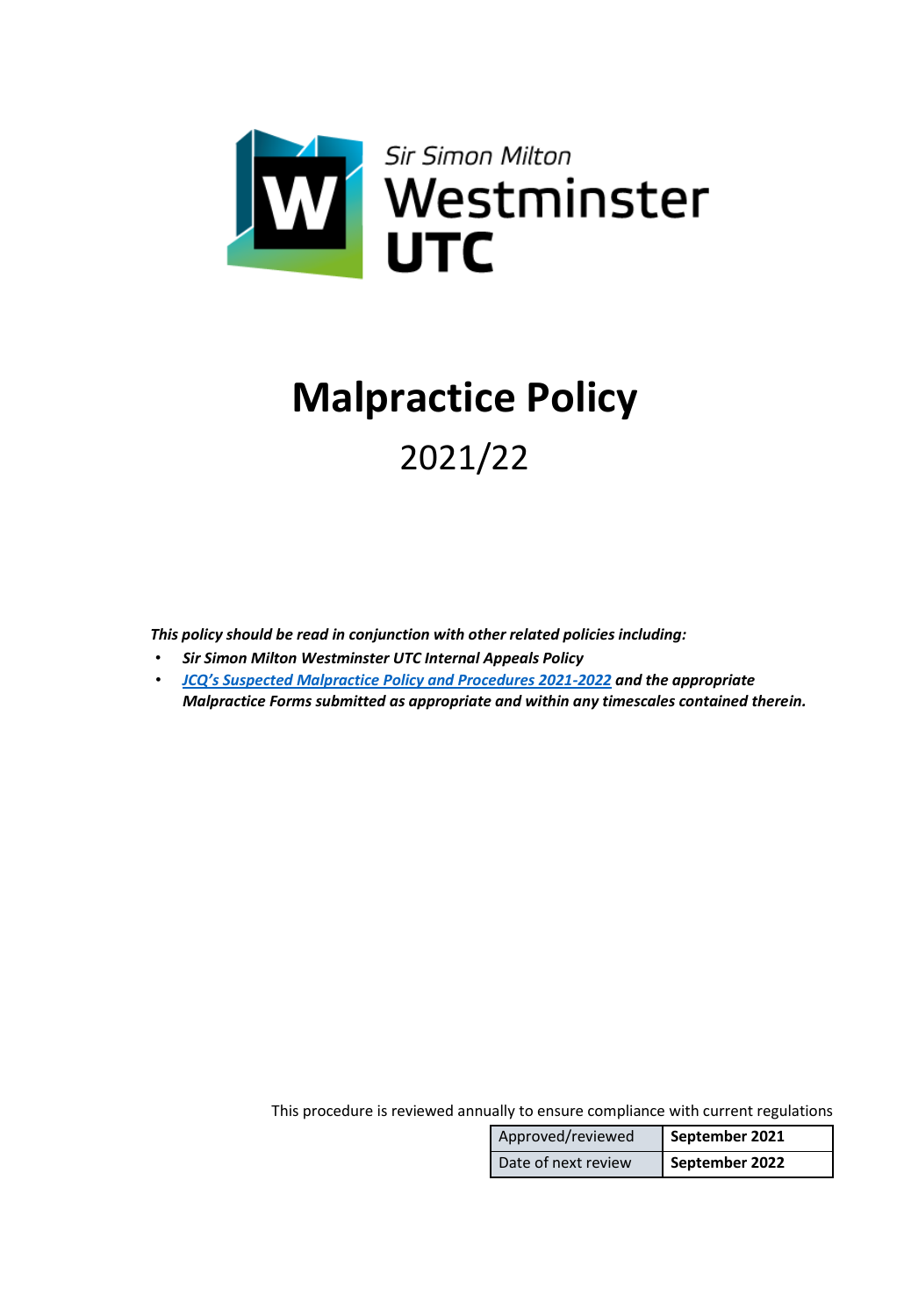Sir Simon Milton Westminster UTC treats all cases of suspected malpractice very seriously and will investigate all suspected and reported incidents of possible malpractice. The purpose of this Policy *[and Procedure]* is to set out how allegations of malpractice in relation to all qualifications are dealt with. The scope of the policy is to provide:

- A definition of malpractice
- Examples of student and School malpractice and maladministration
- Possible sanctions that may be imposed in cases of malpractice

The term 'malpractice' in this policy is used for both malpractice and maladministration.

## **1. Introduction**

For the purpose of this document 'malpractice' is defined as:

Any act, or failure to act, that threatens or compromises the integrity of the assessment process or the validity of qualifications and their certification. This includes: maladministration and the failure to maintain appropriate records or systems; the deliberate falsification of records or documents for any reason connected to the award of qualifications; acts of plagiarism or other academic misconduct; and/or actions that compromise the reputation or authority of Sir Simon Milton Westminster UTC, its officers and employees.

Sir Simon Milton Westminster UTC will report all relevant cases of suspected malpractice to Awarding Bodies, accepting that in certain circumstances Awarding Bodies may take action of its own, including imposing sanctions.

# **2. Malpractice by students**

Some examples of student malpractice are described below. These examples are not exhaustive and all incidents of suspected malpractice, whether or not described below, will be fully investigated, where there are sufficient grounds to do so.

- Obtaining examination or assessment material without authorisation.
- Arranging for an individual other than the student to sit an assessment or to submit an assignment not undertaken by the student.
- Impersonating another student to sit an assessment or to submit an assignment on their behalf.
- Collaborating with another student or individual, by any means, to complete a coursework assignment or assessment, unless it has been clearly stated that such collaboration is permitted.
- Damaging another student's work.
- Inclusion of inappropriate or offensive material in controlled assessment scripts.
- Failure to comply with published awarding bodies' examination regulations.
- Disruptive behaviour or unacceptable conduct, including the use of offensive language, at the school or other linked assessment venue (including aggressive or offensive language or behaviour).
- Producing, using or allowing the use of forged or falsified documentation, including but not limited to:
	- a) Personal identification;
	- b) Supporting evidence provided for reasonable adjustment or special consideration applications;
	- c) Awarding bodies results documentation, including certificates.
- Falsely obtaining, by any means, an awarding bodies' certificate.
- Misrepresentation or plagiarism.
- Fraudulent claims for special consideration while studying.
- Possession of any materials not permitted in the assessment room, regardless of whether or not they are relevant to the assessment, or whether or not the student refers to them during the assessment process,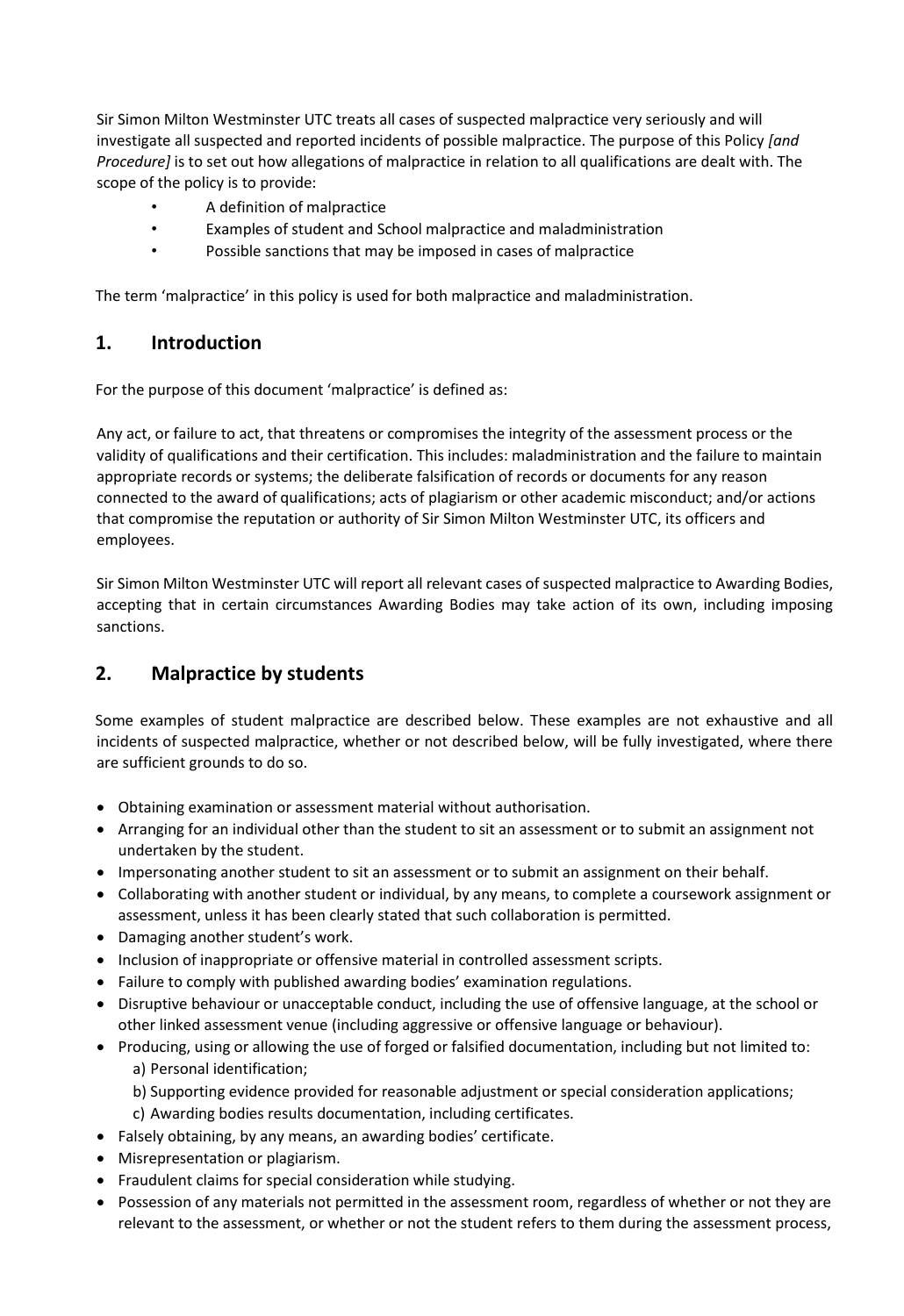for example notes, blank paper, electronic devices including mobile phones, smart watches, personal organisers, books, dictionaries / calculators (when prohibited).

- Communicating in any form, for example verbally or electronically, with other students in the assessment room when it is prohibited.
- Copying the work of another student or knowingly allowing another student to copy from their own work.
- Failure to comply with instructions given by the assessment invigilator, including but not limited to:
	- a) working beyond the allocated time;
	- b) refusing to hand in assessment script / paper when requested;
	- c) not adhering to warnings relating to conduct during the assessment.

## **3. Malpractice by Sir Simon Milton Westminster UTC employees**

Examples of malpractice by, teachers, tutors and other officers, (*including, where the centre is also an examination centre, invigilators and examination administrators*) are listed below. These examples are not exhaustive and all incidents of suspected malpractice, whether or not described below, will be fully investigated, where there are sufficient grounds to do so.

- Failure to adhere to the relevant awarding bodies' regulations and procedures, including those relating to centre approval, security undertaking and monitoring requirements as set out by awarding bodies.
- Knowingly allowing an individual to impersonate a student.
- Allowing a student to copy another student's assignment work, or allowing a student to let their own work be copied.
- Allowing students to work collaboratively during an assessment, unless specified in the assignment brief.
- Completing an assessed assignment for a student or providing them with assistance beyond that 'normally' expected.
- Damaging a student's work.
- Disruptive behaviour or unacceptable conduct, including the use of offensive language (including aggressive or offensive language or behaviour).
- Allowing disruptive behaviour or unacceptable conduct at the centre to go unchallenged, for example, aggressive or offensive language or behaviour.
- Divulging any information relating to student performance and / or results to anyone other than the student.
- Producing, using or allowing the use of forged or falsified documentation, including but not limited to: a) Personal identification;
	- b) Supporting evidence provided for reasonable adjustment or special consideration applications; and
	- c) Awarding Bodies results documentation, including certificates.
- Falsely obtaining by any means an awarding body certificate.
- Failing to report a suspected case of student malpractice, including plagiarism, to awarding bodies.
- Moving the time or date of a fixed examination.
- Failure to keep examination question papers, examination scripts or other assessment materials secure, before during or after an examination.
- Allowing a student to possess and / or use material or electronic devices that are not permitted in the examination room.
- Allowing students to communicate by any means during an examination in breach of regulations.
- Allowing a student to work beyond the allotted examination time.
- Leaving students unsupervised during an examination.
- Assisting or prompting candidates with the production of answers.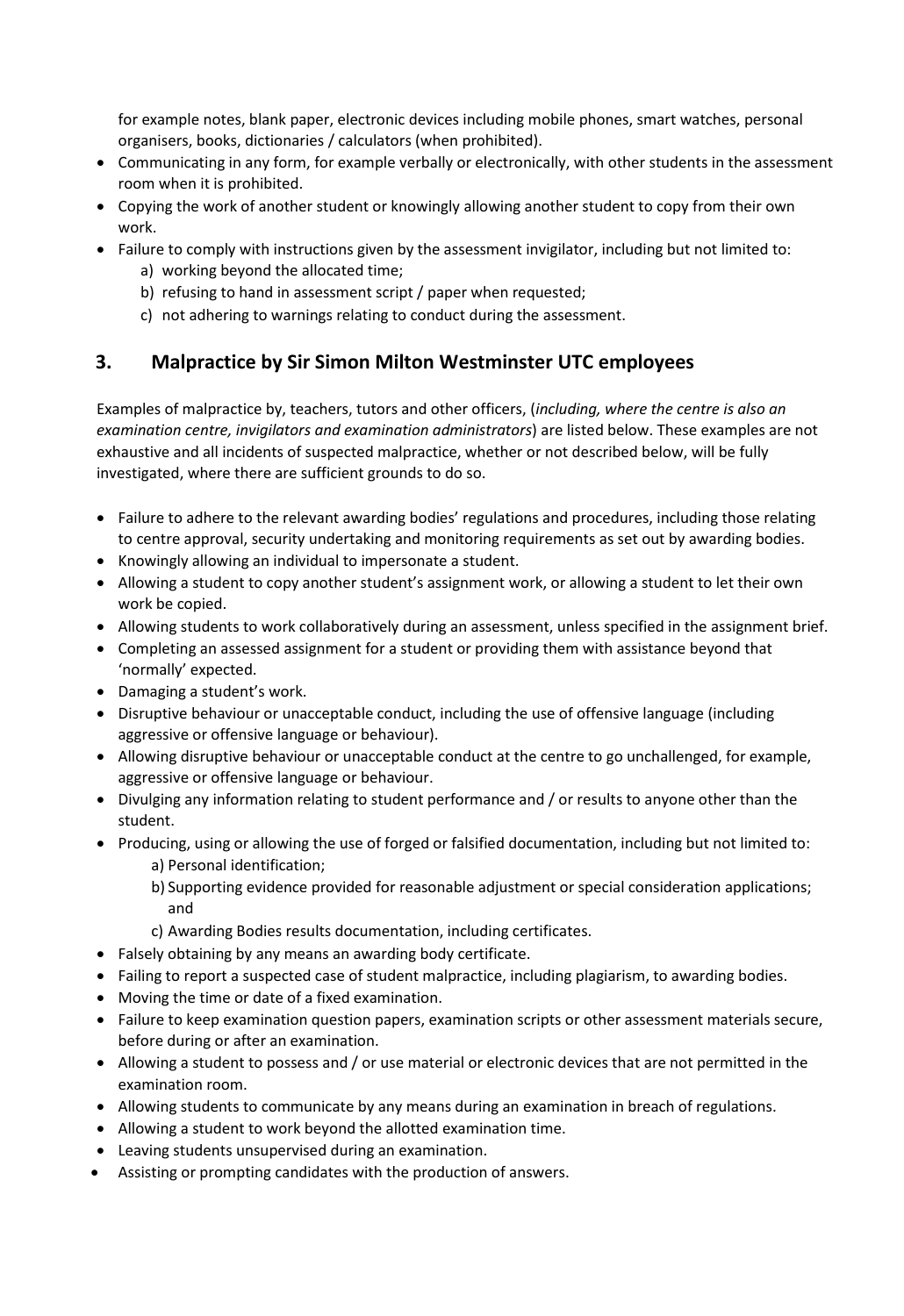# **4. Possible malpractice sanctions**

Following an investigation, if a case of malpractice is upheld, Sir Simon Milton Westminster UTC may impose sanctions or other penalties on the individual(s) concerned. Where relevant we will report the matter to awarding bodies, and awarding bodies may impose one or more sanctions upon the individual(s) concerned. Any sanctions imposed will reflect the seriousness of the malpractice that has occurred.

Listed below are examples of sanctions that may be applied to a student, or to a teacher, tutor, invigilator or other officer who has had a case of malpractice upheld against them. Please note that:

- i) This list is not exhaustive and other sanctions may be applied on a case-by-case basis.
- ii) Where the malpractice affects examination performance, awarding bodies may impose sanctions of its own.

#### **Possible centre sanctions that may be applied to students:**

- a) A written warning about future conduct
- b) Notification to an employer, regulator or the police
- c) Removal from the course

#### **Possible sanctions that may be applied to teachers, tutors, invigilators, and other officers:**

- a) A written warning about future conduct
- b) Imposition of special conditions for the future involvement of the individual(s) in the conduct, teaching, supervision or administration of students and/or examinations
- c) Informing any other organisation known to employ the individual in relation to awarding body courses or examinations of the outcome of the case
- d) Sir Simon Milton Westminster UTC may carry out unannounced monitoring of the working practices of the individual(s) concerned
- e) Dismissal

## **5. Reporting a suspected case of malpractice**

This process applies to, teachers, invigilators, students and other centre staff, and to any reporting of malpractice by a third party or individual who wishes to remain anonymous.

Any case of suspected malpractice should be reported in the first instance to the Examinations Officer.

A written report should then be sent to the Examinations Officer, clearly identifying the factual information, including statements from other individuals involved and / or affected, any evidence obtained, and the actions that have been taken in relation to the incident.

Suspected malpractice must be reported as soon as possible to the Examinations Officer and at the latest within two working days from its discovery. Where the suspected malpractice has taken place in an examination, the incident be reported urgently and the appropriate steps taken as specified by awarding bodies.

Wherever possible, and provided other students are not disrupted by doing so, a student suspected of malpractice should be warned immediately that their actions may constitute malpractice, and that a report will be made to the centre.

In cases of suspected malpractice by Sir Simon Milton Westminster UTC teachers, invigilators and other officers, and any reporting of malpractice by a third party or individual who wishes to remain anonymous,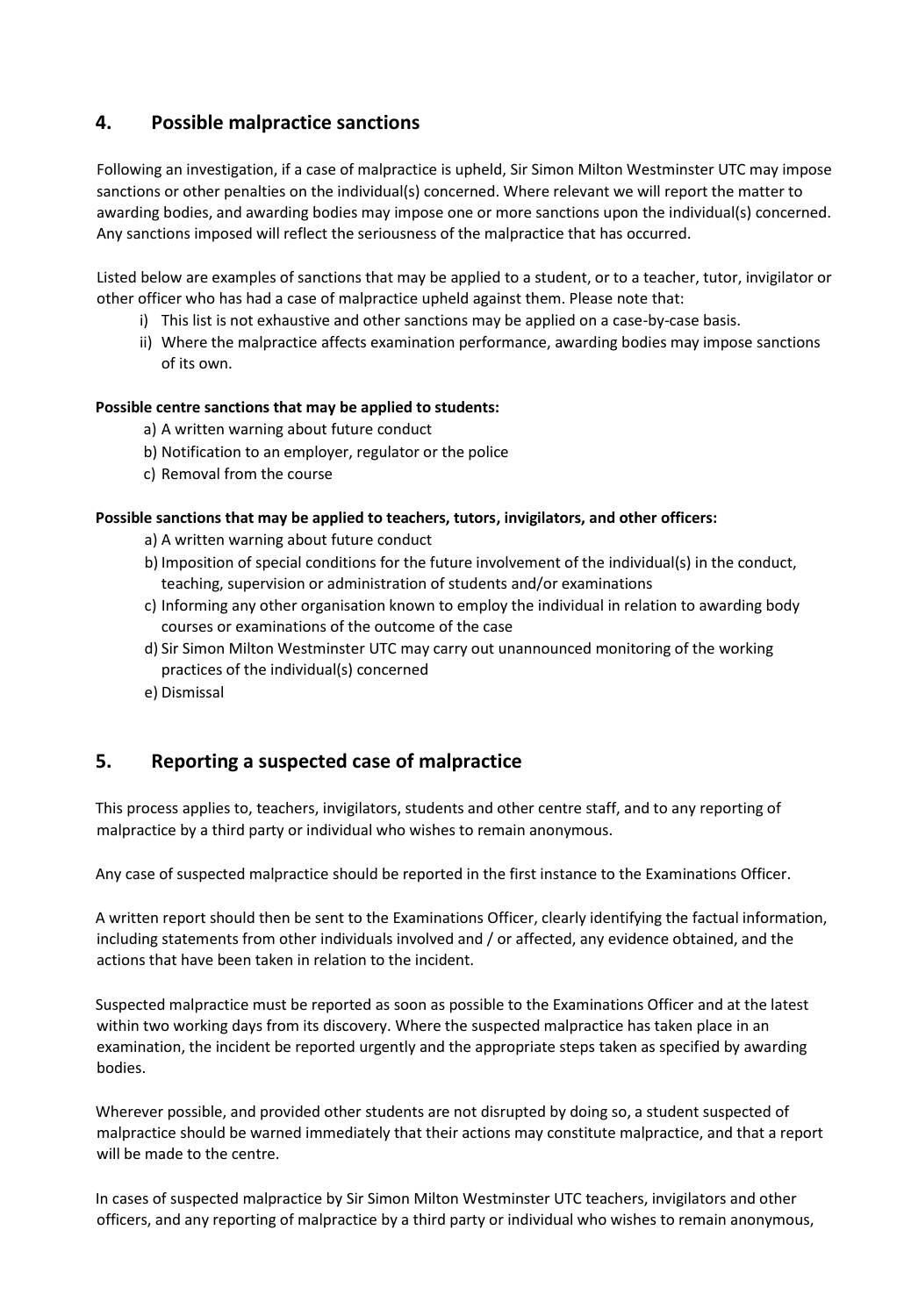the report made to the Examinations Officer it should include as much information as possible, including the following:

- a) The date time and place the alleged malpractice took place, if known.
- b) The name of the teacher, invigilator or other person(s) involved
- c) A description of the suspected malpractice;
- d) Any available supporting evidence.

In cases of suspected malpractice reported by a third party, or an individual who wishes to remain anonymous, Sir Simon Milton Westminster UTC will take all reasonable steps to authenticate the reported information and to investigate the alleged malpractice.

### **6. Administering suspected cases of malpractice**

Sir Simon Milton Westminster UTC will investigate each case of suspected or reported malpractice relating to Awarding Body qualifications, to ascertain whether malpractice has occurred. The investigation will aim to establish the full facts and circumstances. We will promptly take all reasonable steps to prevent any adverse effect that may arise as a result of the malpractice, or to mitigate any adverse effect, as far as possible, and to correct it to make sure that any action necessary to maintain the integrity of awarding bodies qualifications and reputation is taken.

Sir Simon Milton Westminster UTC will **acknowledge all reports of suspected malpractice within five working days**. All of the parties involved in the case will then be contacted within 10 working days of receipt of the report detailing the suspected malpractice. We may also contact other individuals who may be able to provide evidence relevant to the case.

The individual(s) concerned will be informed of the following:

- a) That an investigation is going to take place, and the grounds for that investigation;
- b) Details of all the relevant timescales, and dates, where known;
- c) That they have a right to respond by providing a personal written response relating to the suspected malpractice (within 15 working days of the date of that letter);
- d) That, if malpractice is considered proven*,* sanctions may be imposed either by Sir Simon Milton Westminster UTC or by awarding bodies reflecting the seriousness of the case;
- e) That, if they are found guilty, they have the right to appeal.
- f) That Sir Simon Milton Westminster UTC has a duty to inform awarding bodies and other relevant authorities / regulators, but only after time for the appeal has passed or the appeal process has been completed. This may also include informing the police if the law has been broken and to comply with any other appropriate legislation.

Where more than one individual is contacted regarding a case of suspected malpractice, for example in a case involving suspected collusion, we will contact each individual separately, and will not reveal personal data to any third party unless necessary for the purpose of the investigation.

The individual has a right to appeal against a malpractice outcome if they believe that the policy or procedure has not been followed properly or has been implemented to their detriment.